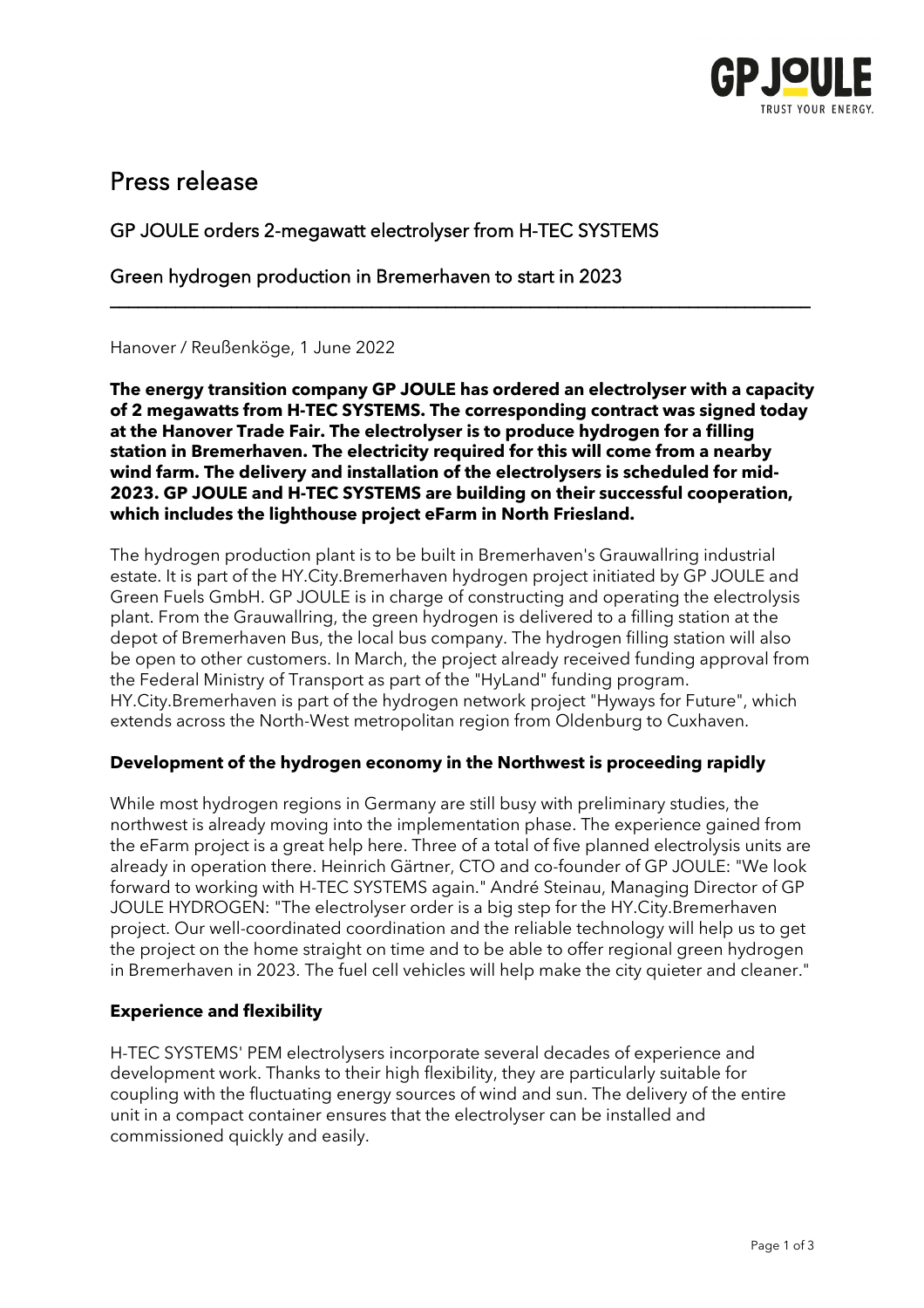

Frank Zimmermann, CFO of H-TEC SYSTEMS: "We are delighted to be working with our long-standing partner GP JOULE. Together we are making the infrastructure in Bremerhaven greener and thus contributing actively to the energy turnaround."

#### **Images**



Caption: Contract signing at the Hannover Messe (from left to right): Heinrich Gärtner, CTO GP JOULE, André Steinau, Managing Director GP JOULE HYDROGEN, Frank Zimmermann, CFO H-TEC SYSTEMS and Marius Zasche, CTO H-TEC SYSTEMS.

Image rights: GP JOULE, for use free of charge in connection with reporting in connection with this press release.

#### **About GP JOULE**

Founded in 2009 based on the belief that a 100% renewable energy supply is feasible, GP JOULE is now a system provider for integrated energy solutions from solar, wind and biomass power as well as being a partner at the supply level for electricity, heat, hydrogen and electric mobility. GP JOULE is thus a pioneering company in sector cross-linkage. Around 500 people work for the medium-sized group of companies in Germany, Europe and North America. GP JOULE is the winner of the Schleswig-Holstein Business Environment Award 2019 and the German Renewables Award 2020.

GP JOULE HYDROGEN puts the know-how of over ten years of hydrogen research and development on the road. GP JOULE HYDROGEN offers the full range of services for